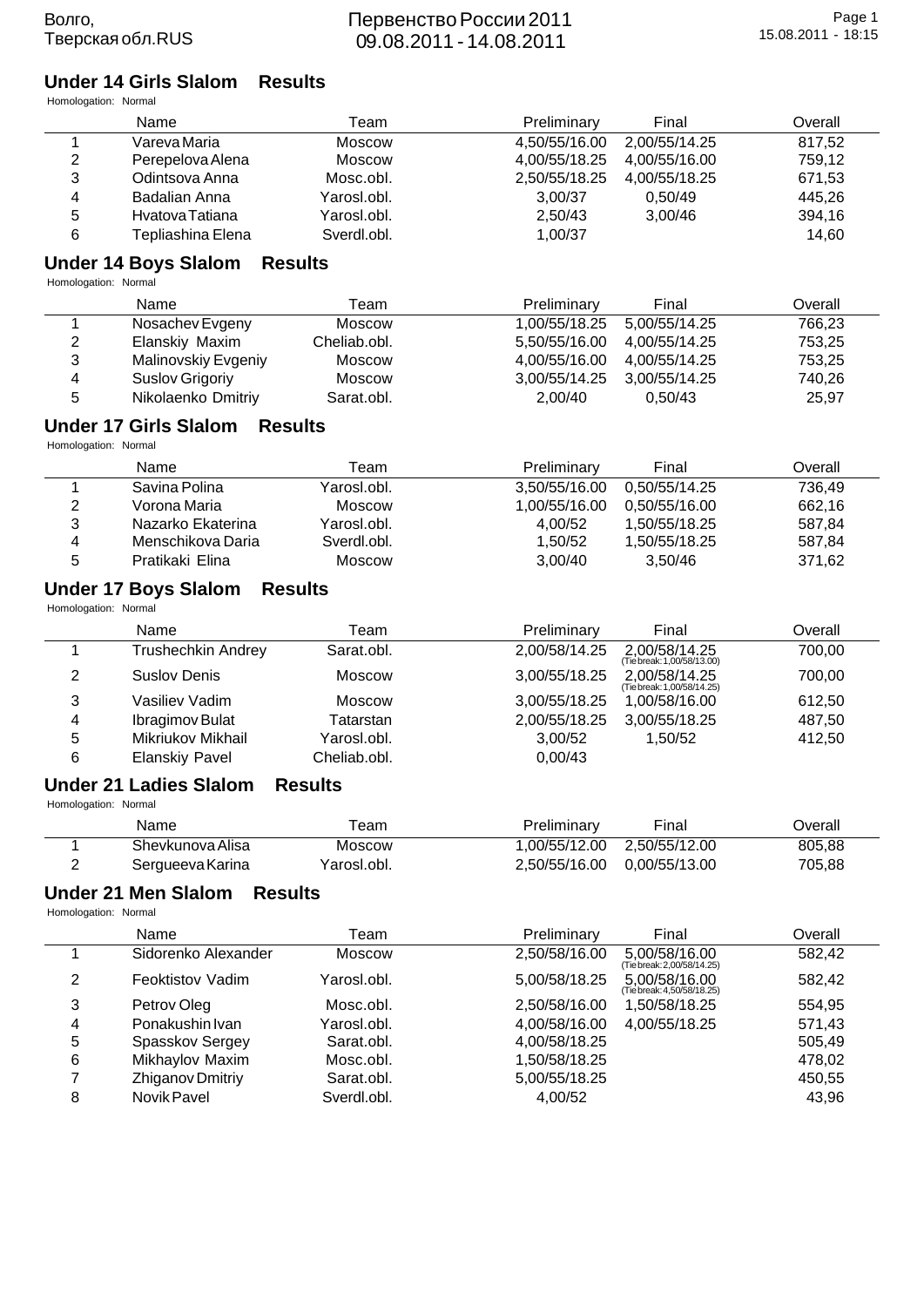#### **Under 14 Girls Tricks Results** Homologation: Normal

| HUITIUIUU GIIUTI. INUITIAI |                    |               |             |       |         |
|----------------------------|--------------------|---------------|-------------|-------|---------|
|                            | Name               | Team          | Preliminary | Final | Overall |
|                            | Odintsova Anna     | Mosc.obl.     | 4420        | 4500  | 683,89  |
| 2                          | Hvatova Tatiana    | Yarosl.obl.   | 2730        | 3040  | 462,01  |
| 3                          | Badalian Anna      | Yarosl.obl.   | 2900        | 2870  | 440,73  |
| 4                          | Zhirkova Polina    | <b>Moscow</b> | 1750        | 2270  | 344,98  |
| 5                          | Ivashneva Victoria | Moscow        | 1800        | 1720  | 273,56  |
| 6                          | Vareva Maria       | Moscow        | 1560        |       | 237,08  |
| 7                          | Perepelova Alena   | <b>Moscow</b> | 1420        |       | 215,81  |
|                            | Zimareva Alisa     | Yarosl.obl.   | 1420        |       | 215,81  |
| 9                          | Politova Varvara   | <b>Moscow</b> | 1300        |       | 197.57  |
| 10                         | Presnova Ekaterina | Moscow        | 1010        |       | 153,50  |
|                            |                    |               |             |       |         |

#### **Under 14 Boys Tricks Results**

Homologation: Normal

 $\blacksquare$ 

|    | Name                      | Team          | Preliminary | Final | Overall |
|----|---------------------------|---------------|-------------|-------|---------|
|    | Suslov Grigoriy           | Moscow        | 2150        | 3430  | 456,72  |
| 2  | Nosachev Evgeny           | <b>Moscow</b> | 3230        | 2880  | 430,09  |
| 3  | Chamukov Alexander        | Tatarstan     | 2310        | 2100  | 307,59  |
| 4  | Ivanov Nikita             | <b>Moscow</b> | 2280        | 2090  | 303,60  |
| 5  | Malinovskiy Evgeniy       | <b>Moscow</b> | 2360        | 940   | 314,25  |
| 6  | Churakov Danila           | Yarosl.obl.   | 2050        |       | 272,97  |
| 7  | Lipatov Sergey            | <b>Moscow</b> | 2010        |       | 267,64  |
| 8  | Rak Konstantin            | Sarat.obl.    | 1990        |       | 264,98  |
| 9  | Elanskiy Maxim            | Cheliab.obl.  | 1730        |       | 230,36  |
| 10 | <b>Kuznetsov Gennadiy</b> | Sarat.obl.    | 1020        |       | 135,82  |

### **Under 17 Girls Tricks Results**

Homologation: Normal

|   | Name               | Team        | Preliminary | Final | Overall |
|---|--------------------|-------------|-------------|-------|---------|
|   | Savina Polina      | Yarosl.obl. | 4440        | 4760  | 544.00  |
| າ | Gerasikova Maria   | Moscow      | 1490        | 3160  | 361.14  |
| 3 | Kurihina Ekaterina | Sarat.obl.  | 2030        | 2300  | 262,86  |
| 4 | Vorona Maria       | Moscow      | 2000        | 2260  | 258,29  |
| 5 | Nazarko Ekaterina  | Yarosl.obl. | 2420        | 1060  | 276,57  |

#### **Under 17 Boys Tricks Results**

Homologation: Normal

|   | Name                  | Team          | Preliminary | Final | Overall |
|---|-----------------------|---------------|-------------|-------|---------|
|   | Mikriukov Mikhail     | Yarosl.obl.   | 4990        | 5180  | 492,86  |
| っ | Trushechkin Andrey    | Sarat.obl.    | 4280        | 4650  | 442.44  |
| 3 | Vasiuhin Daniil       | Yarosl.obl.   | 2840        | 4280  | 407,23  |
| 4 | Vasiliev Vadim        | Moscow        | 4490        | 3940  | 427.21  |
| 5 | Boykov Nikita         | Yarosl.obl.   | 2510        | 1530  | 238,82  |
| 6 | Ibragimov Bulat       | Tatarstan     | 2400        |       | 228,35  |
|   | <b>Elanskiy Pavel</b> | Cheliab.obl.  | 2110        |       | 200,76  |
| 8 | Suslov Denis          | <b>Moscow</b> | 1980        |       | 188.39  |

#### **Under 21 Ladies Tricks Results**

Homologation: Normal

|   | Name              | Геаm        | Preliminary | Final | Overall |
|---|-------------------|-------------|-------------|-------|---------|
|   | Sergueeva Karina  | Yarosl.obl. | 6730        | 7580  | 883.45  |
|   | Delina Veronika   | Moscow      | 4880        | 4660  | 568.76  |
| າ | Krinetskaya Julia | Moscow      | 2380        | 2630  | 306,53  |
|   | Sokolova Anna     | Moscow      | 2850        | 2590  | 332,17  |

#### **Under 21 Men Tricks Results**

Homologation: Normal

|   | Name                    | Геаm        | Preliminary | Final | Overall |
|---|-------------------------|-------------|-------------|-------|---------|
|   | <b>Feoktistov Vadim</b> | Yarosl.obl. | 5830        | 5680  | 499.14  |
| 2 | Mikhaylov Maxim         | Mosc.obl.   | 4960        | 4740  | 424.66  |
| 3 | Bogatir Victor          | Sarat.obl.  | 4250        | 4250  | 363,87  |
| 4 | Ponakushin Ivan         | Yarosl.obl. | 4070        | 3980  | 348,46  |
| 5 | Zhiganov Dmitriy        | Sarat.obl.  | 3240        | 3590  | 307,36  |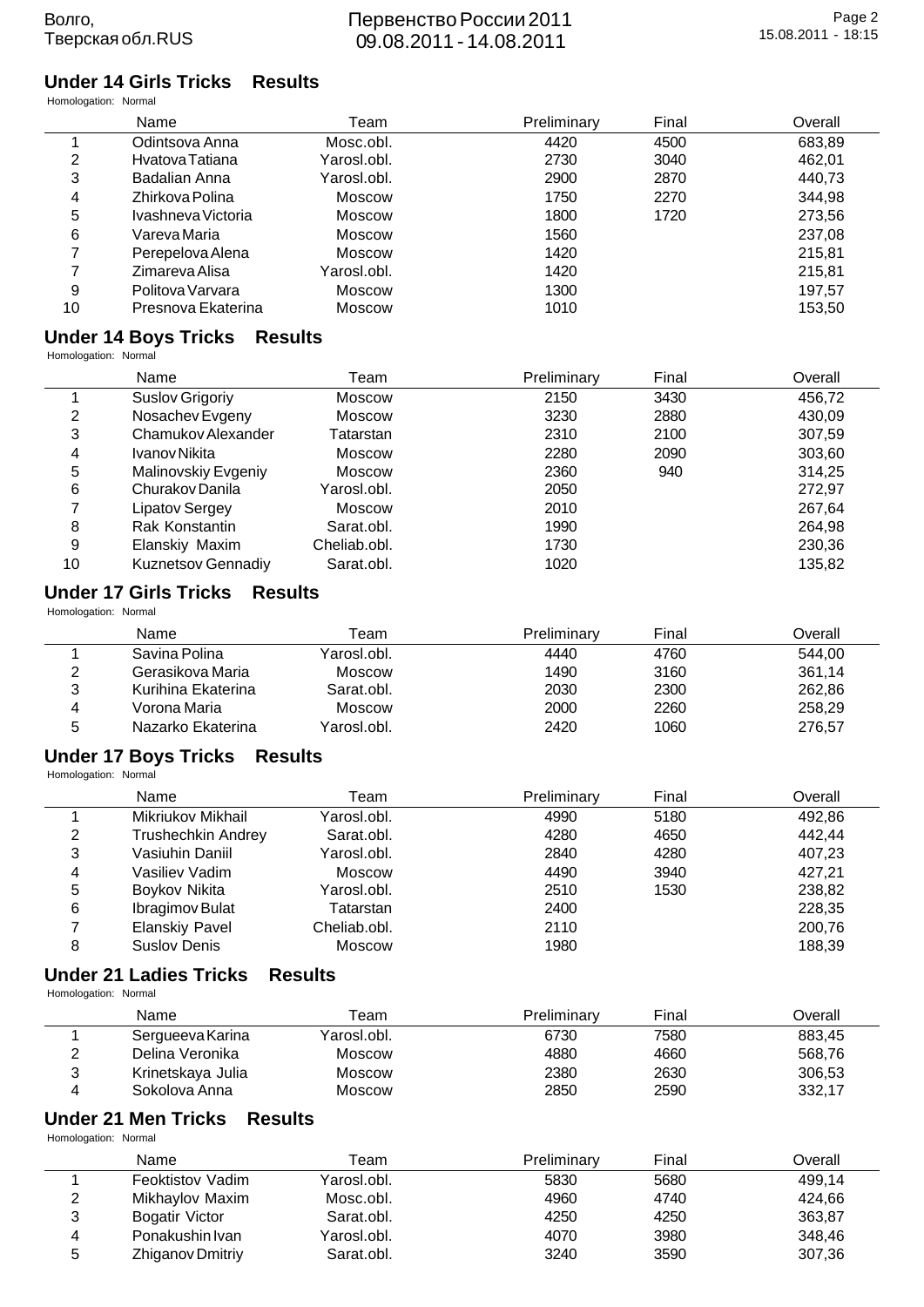# **Under 14 Girls Jump Results**

| Homologation: Normal |  |
|----------------------|--|
|                      |  |

 $\overline{\phantom{a}}$ 

| Humologalion. Numai  | Name                                                | Team           | Preliminary |       | Final | Overall                    |
|----------------------|-----------------------------------------------------|----------------|-------------|-------|-------|----------------------------|
| 1                    | Tepliashina Elena                                   | Sverdl.obl.    | 17,0m       |       | 17,7m | 406,84                     |
| 2                    | Hvatova Tatiana                                     | Yarosl.obl.    | 13,5m       |       | 13,7m | 254,75                     |
| Homologation: Normal | <b>Under 14 Boys Jump</b><br><b>Results</b>         |                |             |       |       |                            |
|                      | Name                                                | Team           | Preliminary |       | Final | Overall                    |
| 1                    | Nosachev Evgeny                                     | Moscow         | 28,5m       |       | 31,9m | 725,95                     |
| 2                    | Elanskiy Maxim                                      | Cheliab.obl.   | 28,0m       |       | 27,6m | 612,24                     |
| 3                    | Arefiev Egor                                        | Mosc.obl.      | 23,1m       |       | 25,5m | 539,36                     |
| 4                    | Kuznetsov Gennadiy                                  | Sarat.obl.     | 19,0m       |       | 19,7m | 370,26                     |
| 5                    | Nikolaenko Dmitriy                                  | Sarat.obl.     | 17,8m       |       | 18,3m | 329,45                     |
| 6                    | Suslov Grigoriy                                     | <b>Moscow</b>  | 17,6m       |       |       | 309,04                     |
| Homologation: Normal | <b>Under 17 Girls Jump</b><br><b>Results</b>        |                |             |       |       |                            |
|                      | Name                                                | Team           | Preliminary |       | Final | Overall                    |
| 1                    | Grevtseva Nastia                                    | Sverdl.obl.    | 27,1m       |       | 27,3m | 537,04                     |
| 2                    | Radionova Ekaterina                                 | Cheliab.obl.   | 24,3m       |       | 25,5m | 489,42                     |
| 3                    | Menschikova Daria                                   | Sverdl.obl.    | 24,5m       |       | 25,4m | 486,77                     |
| 4                    | Savina Polina                                       | Yarosl.obl.    | 22,0m       |       | 22,4m | 407,41                     |
| 5                    | Vorona Maria                                        | <b>Moscow</b>  | 17,7m       |       | 21,5m | 383,60                     |
| 6                    | Nazarko Ekaterina                                   | Yarosl.obl.    | 15,7m       |       |       | 230,16                     |
| 7                    | Kurihina Ekaterina                                  | Sarat.obl.     | 15,6m       |       |       | 227,51                     |
| Homologation: Normal | <b>Under 17 Boys Jump</b><br><b>Results</b><br>Name | Team           | Preliminary |       | Final | Overall                    |
| 1                    | <b>Elanskiy Pavel</b>                               | Cheliab.obl.   | 36,1m       |       | 33,6m | 629,87                     |
| 2                    | Koshkin Sergei                                      | Moscow         | 34,7m       |       | 33,4m | 599,57                     |
| 3                    | Vasiuhin Daniil                                     | Yarosl.obl.    | 30,9m       |       | 30,9m | 517,32                     |
| 4                    | <b>Trushechkin Andrey</b>                           | Sarat.obl.     | 28,4m       |       | 29,8m | 493,51                     |
| 5                    | Mikriukov Mikhail                                   | Yarosl.obl.    | 24,2m       |       | 23,6m | 372,29                     |
| 6                    | Vasiliev Vadim                                      | <b>Moscow</b>  | 23,3m       |       |       | 352,81                     |
| Homologation: Normal | Under 21 Ladies Jump                                | <b>Results</b> |             |       |       |                            |
|                      | Name                                                | Team           | Preliminary |       | Final | Overall                    |
|                      | Sergueeva Karina                                    | Yarosl.obl.    | 32,7m       |       | 32,9m | 595,40                     |
|                      |                                                     |                |             |       |       |                            |
| Homologation: Normal | <b>Under 21 Men Jump</b><br><b>Results</b>          |                |             |       |       |                            |
|                      | Name                                                | Team           | Preliminary | Final |       | Overall                    |
| 1                    | Mikhaylov Maxim                                     | Mosc.obl.      | 37,9m       | 41,6m |       | 569,08                     |
| 2                    | Petrov Oleg                                         | Mosc.obl.      | 38,4m       | 40,6m |       | 552,63                     |
| 3                    | Novik Pavel                                         | Sverdl.obl.    | 34,7m       | 34,9m |       |                            |
| 4                    | Kaiokin Kirill                                      | Sarat.obl.     | 33,4m       | 34,0m |       |                            |
| 5                    | Feoktistov Vadim                                    | Yarosl.obl.    | 28,6m       | 31,4m |       | 458,88<br>444,08<br>401,32 |
| 6<br>$\overline{7}$  | Zhiganov Dmitriy<br>Ponakushin Ivan                 | Sarat.obl.     | 28,2m       |       |       | 348,68                     |